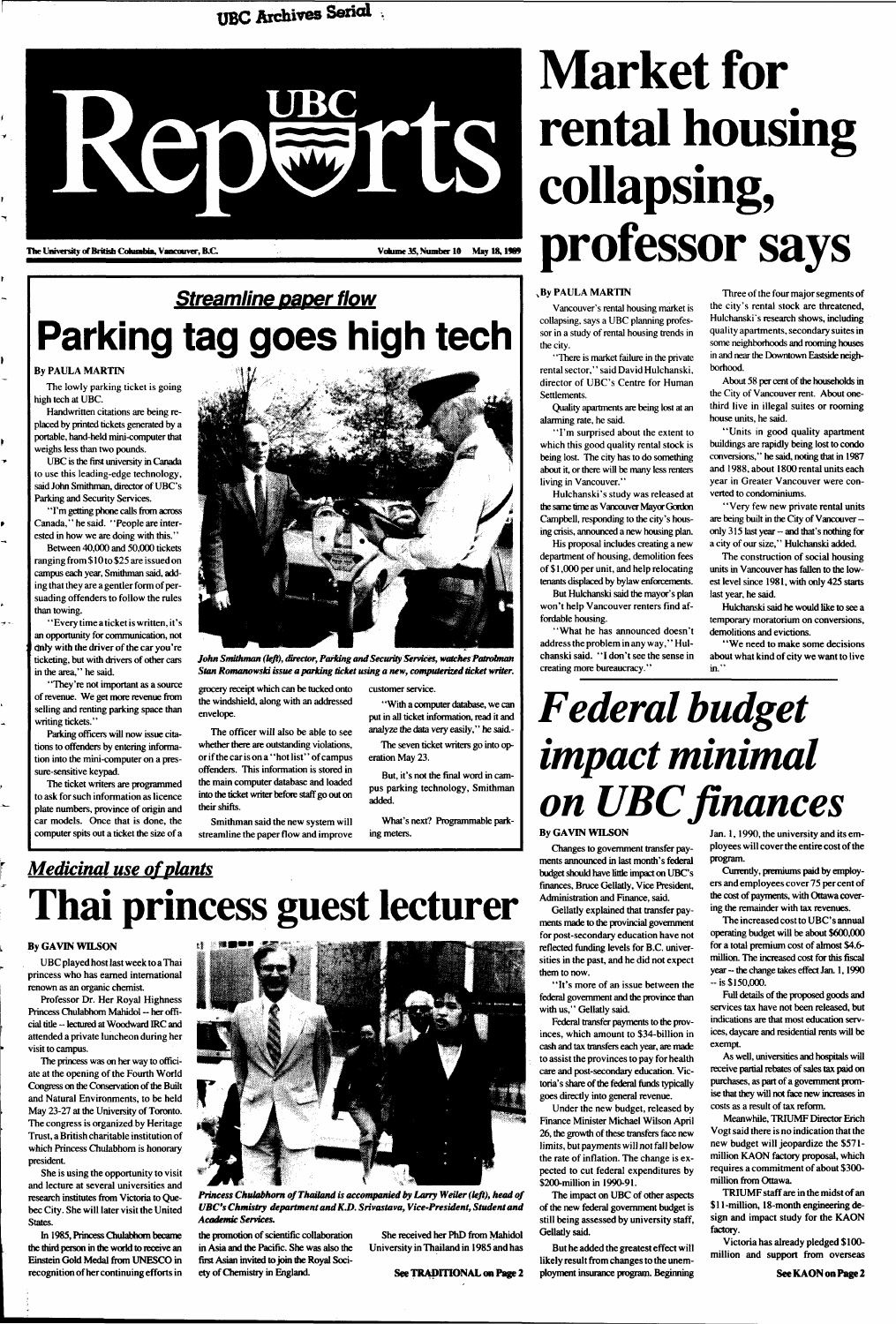### **UBC Archives Setici**

### **'Cunning running'**  *Orienteering a growth sport*

#### By JO MOSS

The first time Physical Education Professor Anne Anthony tried orienteering-an outdoor sport that's a combination of route finding and bushwackingshe got lost.

Despite that experience, she says the personal challenge and outdoor setting hooked her from the start.

During the past 20 years, she has taught orienteering courses and workshops, written about the sport and been a strong advocate of its use in education.

In 1974, she helped found the Orienteering Association of B.C., bringing the sport to the province which today has the largest and fastest growing group of orienteering enthusiasts in the country.

"You're given all the pieces of the puzzle, the map tells you where you can go, and what you have to find. Your job is to decide for yourself the best route to travel," Anthony explained.

To the newcomer, orienteering looks like an organized form of cross-country madness. Using a specially designed map, participants traverse an outdoor area equipped with a compass looking for a sequence of orange and white control markers. As each is located, an identifying mark is punched on a scorecard.

It's often called the "thinking sport" and Australians term it "cunning running."

Course areas range from the Endownment Lands park to wilderness areas in B.C.'s Interior. Serious competitors run the course counting the minutes. Other participants walk, jog, or scramble for an hour or two. It's a tortoise and hare event except that everyone who completes the course is a winner.

B.C. has eight orienteering clubs with a total membership of about 560. About 3,000 people take part in the sport Canada-wide. Competition statistics show the bulk of participants are over 35 and families are predominant. About a fifth are under 19.

Enthusiasts participate year round, even orienteering during the winter on cross-country skis.

Despite initial concerns about the effect of orienteering on the environment, research has shown it does not cause environmental damage, Anthony said.

Anthony credits the sport's broad appeal to the personal satisfaction each person gains by completing the course while enjoying a wide variety of outdoor settings.

The underlying philosophy of orienteering is participation before comparison with others, she says. While a sense of adventure is helpful, age and fitness level are no barrier because course events are designed for different levels of ability.

' "The beauty is that it caters to a whole variety of people. That's why it is both a family activity and a sport for life."

In the classroom, children can benefit from orienteering as an outdoor lesson, Anthony said. Through orienteering activities, children can learn to read maps for social studies, identify trees for science classes, or write about the experience as an English lesson.

"It's a springboard to other outdoor activities," she said. "The possibilities are endless."

The Australians invented ROGAINE-Rugged Outdoor Activity Involving Navigation and Endurance-for orienteering participants who enjoy fast hiking and want a more rugged challenge. It's a demanding 24-hour event, in which groups of two or more competitors try to locate markers on an area as large as 200 square kilometres. With the first Canadian event held in Alberta last year, ROGAINE is fast attracting its own following.

About 160 people are expected to take part in a ROGAINE at the UBC/Malcolm Knapp Research Forest in Maple Ridge, June 10 and 11. Sponsored by Maple Ridge Rogaine, the event starts Saturday, June 10 at noon.

## **Humorous lectures have advantages**

#### By GAVIN WILSON

"KAON is an ideal project for times of fiscal restraint," Vogt said, explaining that it does not require heavy front-end spending. "It's a long-term project."

You don't need the wit of Oscar Wilde or the irreverence of Groucho Marx to make effective use of humor in the classroom.

> **Bruce Macdonald (left) director of the Botanical Garden and J. Henry** *Eddie, son of Henry M. Eddie and a founding trustee ofthe Henry M. Eddie Plant Development Foundation, in front of Eddie's White Wonder.*

But faculty members might be more successful if they would lighten up, learn to relax and make their students smile, says Charles Siegel, assistant professor in the Theatre department.

> ' 'A successful plant introduction program must have plants in line for many years ahead, otherwise its objectives decline," said Bruce Macdonald, director of the Botanical Garden.

Siegel, who gave a faculty development seminar on humor in the classroom last month, said a little breeziness can offer much more than the obvious benefit of keeping the audience attentive.

"It is the great teachers that you remember —not the courses — because of the life examples they provide," he said. "If you can communicate some excitement, delight and enjoyment for the life of the mind, then you've given them something much more valuable than simply transmitting the curriculum.''

Instructors do not need to be stand-up comics or exciting public speakers as they use humor to communicate.

During the seminar, Siegel drew on his background as an actor to lead participating faculty members through acting exercises.

The idea is not to change yourself into someone you're not, but to change the way you relate to others, he said. Siegel advises instructors to downplay their status and authority in the classroom and ap-



proach students on a more equal footing. '' If you think of your students as junior colleagues, then you'll be more re-

laxed and open and more likely to let the fun side of yourself show," he said. Getting your mind off yourself and

onto others is the key to escaping selfconsciousness.

To be funny, you don't have to memorize jokes or be uncommonly witty. Incongruity is the basis of humor, so Siegel advises surprising people by coming up with the unexpected.

' 'All humor is based on the juxtaposition of things that don't belong together," he said. "Get playful, have fun with it and don't worry if it doesn't always make perfect sense at the time."

## *Traditional medicine plays important role*

#### Continued from Page 1

since lectured throughout Europe, Asia and the United States and has been awarded a number of honorary degrees.

During her lecture here, which was sponsored by the department of Chemistry and the Chemical Institute of Canada, Princess Chulabhom said that her nation's indigenous plants provide a wealth of species for research. Thailand has a long history of using plants and natural products as medicine. Even today, these traditional folk medicines play an important role in health care in remote regions of the country, she said.

She heads the Chulabhom Research Institute, which is dedicated to the study of natural products and medicinal plants.

At the institute and at universities and botanical gardens in Thailand, natural compounds are being isolated and examined for their potential use as anti-inflammatories, muscle relaxants, cancer treatments and other medications, she said.

On her arrival, the princess was presented with a bouquet of flowers on behalf of (he friends of Thailand by Dr. Chirayu Udomsakdi, a Thai native who is a postdoctoral fellow at the Terry Fox Lab in the B.C. Cancer Research Centre.

The princess then attended a luncheon at the Faculty Club, where Chancellor Leslie Peterson was the host.

The princess, 31, is the youngest daughter of King Bhumibol, head of state in the Thai constitutional monarchy, and Queen Sirikit. She is married and has two daughters, aged five and six.

### **KAON ideal**



### **for times, director says**

Continued from Page 1

governments is growing. Recent government reports from West Germany and the U.S show strong support for the KAON proposal, Vogt said.

The KAON factory would double the number of TRIUMF staff and create many more jobs during a five-year construction phase.

## **Botanical Garden starts foundation for plant scheme**

#### By PAULA MARTIN

UBC's Botanical Garden has established a foundation to boost its internationally renowned Plant Introduction Scheme.

The Henry M. Eddie Plant Development Foundation, named after one of B.C.'s most acclaimed nurserymen, will fund plant research and development.

"Plant breeding is to be the priority, especially using existing collections in the Asian and Native gardens and the nursery," he added.

Macdonald said that \$217,000 has already been pledged towards the \$ 1 million endowment goal of the foundation, which will be administered by a 10-member board of trustees, chaired by John A. Kaye of Adera Nurseries in Sidney.

The Plant Introduction Scheme, which began in 1980, provides new and improved plant material to participating nurseries in B.C. for selling across Canada and for export.

It is operated in cooperation with the B.C. Nursery Trades Association, the B.C. Society of Landscape Architects, and research institutions in Canada and the U.S.

Macdonald said funding is imperative for the program to retain its leading edge worldwide and expand into new areas of research, plant development and education.

Five research institutions in Britain, the United States and Eastern Canada have modelled plant introduction schemes on the UBC program, he added.

Henry M. Eddie established nurseries in the Fraser Valley, Vancouver and Washington State. As a pioneer in the B.C. nursery industry, he was best known for his breeding and selection work on hardy plants.

His most notable contribution was the internationally renowned Dogwood tree Comus 'Eddie's White Wonder,' which was chosen Vancouver's centennial tree in 1986.

### *Native plant project set up*

UBC's Botanical Garden will carry

out a project to identify and propagate B.C.'s native plants for commercial production.

Under the project, announced last month by federal Agriculture Minister Don Mazankowski and B.C. Minister of Agriculture and Fisheries John Savage, selected native plants will be provided to nurseries to increase the stock for commercial production.

The introduction of new plants is a key to viability and growth of B.C. 's nursery industry, Savage said.

The federal and provincial agriculture ministries are jointly contributing \$99,616 to the project. The B.C. Nursery Trades Association and the Botanical Garden are contributing \$36,000 toward the project cost.